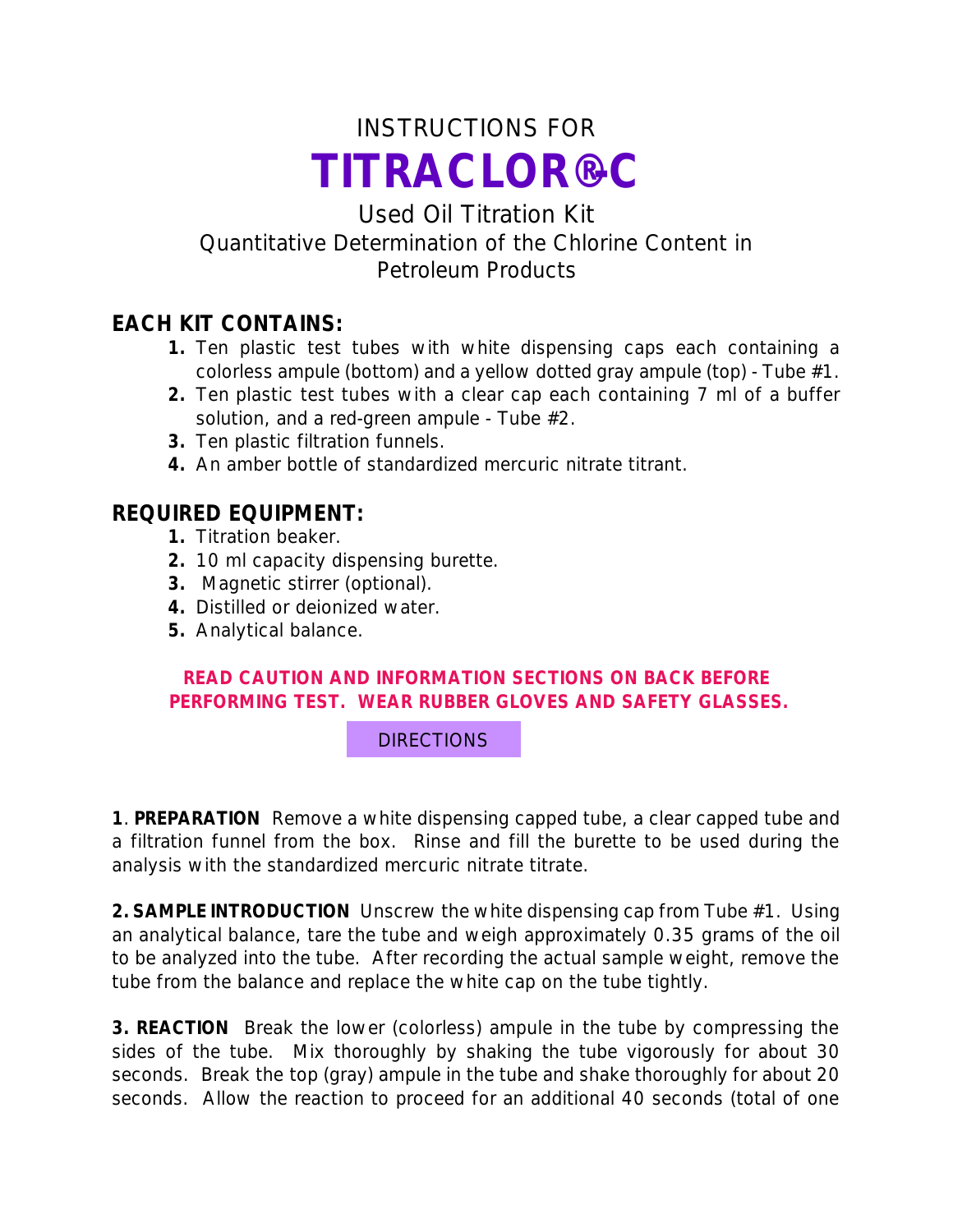minute), while shaking intermittently several times.

**4. EXTRACTION** Remove the caps from both tubes and pour the clear buffer solution from Tube  $#2$  (clear cap) into Tube  $#1$ . Replace the white cap tightly on Tube  $#1$  and shake vigorously for about 10 seconds. Vent the tube carefully by partially unscrewing the dispensing cap. Close securely and shake well for an additional 10 seconds. Vent again, tighten cap and stand tube upside down in its cap. Allow the phases to separate for a full two minutes.

**5. ANALYSIS** Place the plastic filtration funnel into Tube #2. Position Tube #1 over the funnel and open nozzle on dispenser cap. Dispense 5 mls of the clear solution through the filter into Tube #2 (up to the line) by squeezing the sides of Tube #1. Close the nozzle on the dispenser cap on Tube #1 and remove the filter funnel from Tube #2. Replace the clear cap on Tube #2 and break the (colored) ampule and shake the solution for 10 seconds. Dispense the contents of Tube #2 into a titration beaker. Rinse the tube with two 5 ml aliquots of distilled water, adding the rinses to the titration beaker. Titrate the solution with the standardized mercuric nitrate solution while stirring the solution. The endpoint is determined when the yellow solution turns to purple.

**6. RESULTS** Stop the titration when the color matches the middle picture below.

**7. CALCULATION** Record the amount of titrant required to reach the endpoint. Calculate the total chloride concentration by the following equation.

$$
CI- PPM = \frac{(A)(248.15)}{sample \, wt. (grams)}
$$

 $A=$  mls of mercuric nitrate to titrate sample

DEXSIL<sup>®</sup>Titraclor-C is a trademark of the Dexsil Corporation.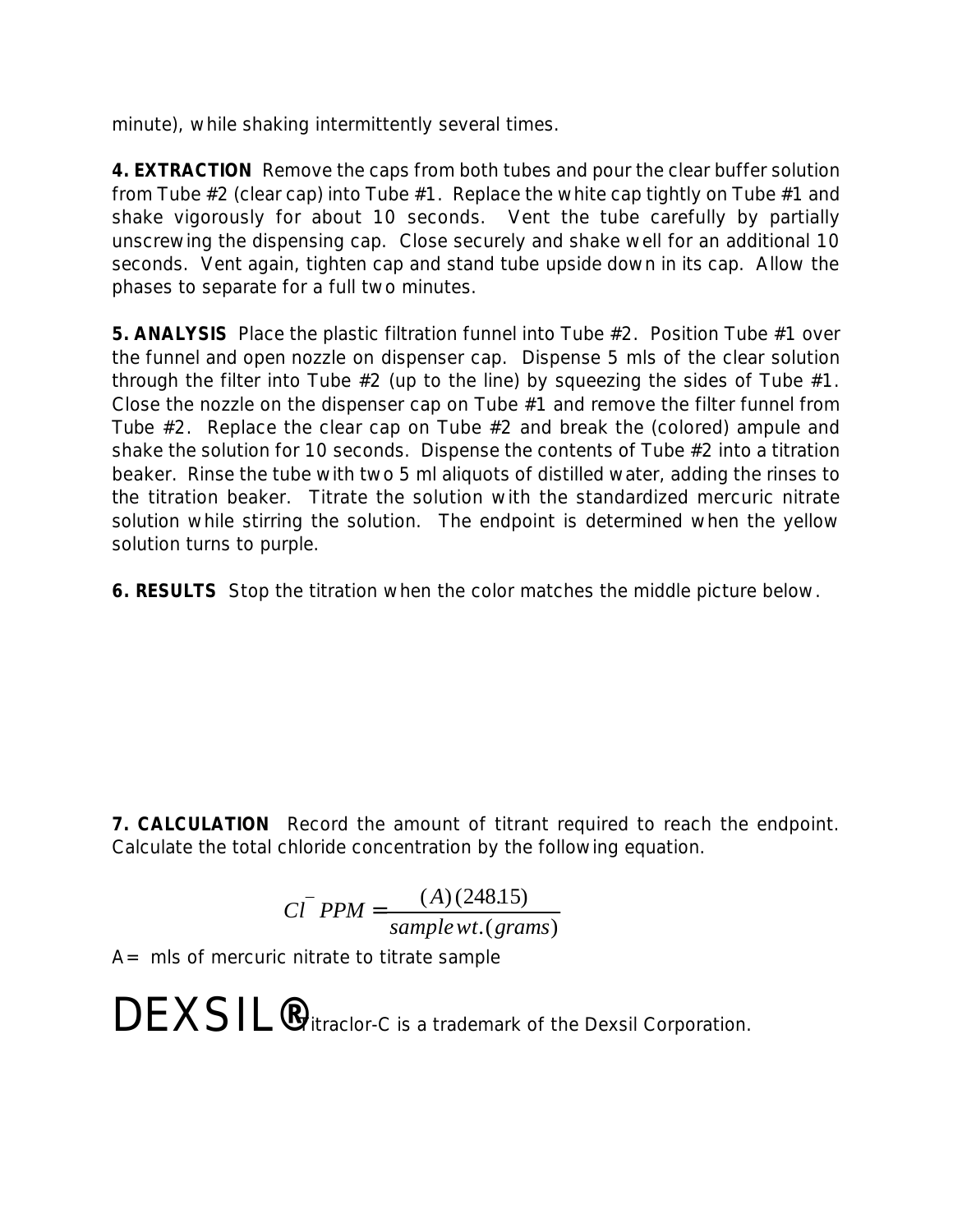# **SUGGESTIONS FOR USING THE TITRACLOR-C KIT**

- The kit is designed for testing used oil, and is not intended to be used on water/oil mixtures that contain more than 20% water. For samples that contain more than 20% water, contact Dexsil about the Hydroclor-Q® kit designed for testing samples for chlorinated organic compounds in water.
- The kit works well on all types of waste and used oils including crankcase, hydraulic, diesel, lubricating, fuel oils and kerosene. It is strictly designed for use only on oils which are hydrocarbon-based. Some oils, such as cutting fluids which contain more than 3 or 4% sulfur may give false positive results. False negatives will not occur. If you have any questions as to the applicability of the kit for your sample, contact Dexsil's technical service department.
- The kit should be examined upon opening to see that all of the components are present and are in place and not leaking (Tube #1 contains two (2) ampules and Tube #2 contains one (1) ampule). The liquid in Tube #2 (clear cap) should be approximately 1/4 inch above the 5 ml line and the tube should not be leaking. The ampules are not supposed to be completely full.
- Always crush the clear ampule in Tube  $#1$  first. If this sequence has not been followed, stop the test immediately and start over using another white dispensing capped tube. False negative results may result which may allow a contaminated sample to pass without detection.
- When transferring the buffer solution from Tube  $#2$  into Tube  $#1$ , tip Tube  $#2$  to an angle of only 45E to prevent the ampule holder from sliding out.

# **CAUTION**

- When crushing the glass ampules, press firmly in the center of the glass ampule **ONCE**. Never attempt to re-crush broken glass as it may come through the plastic and cut fingers.
- In case of accidental breakage onto skin or clothing, wash with large amounts of water. All the ampules are poisonous and should not be taken internally.
- Do not ship kits on passenger aircraft.
- The gray ampule in the white-capped test tube contains metallic sodium. Metallic sodium is a flammable solid and is water reactive.